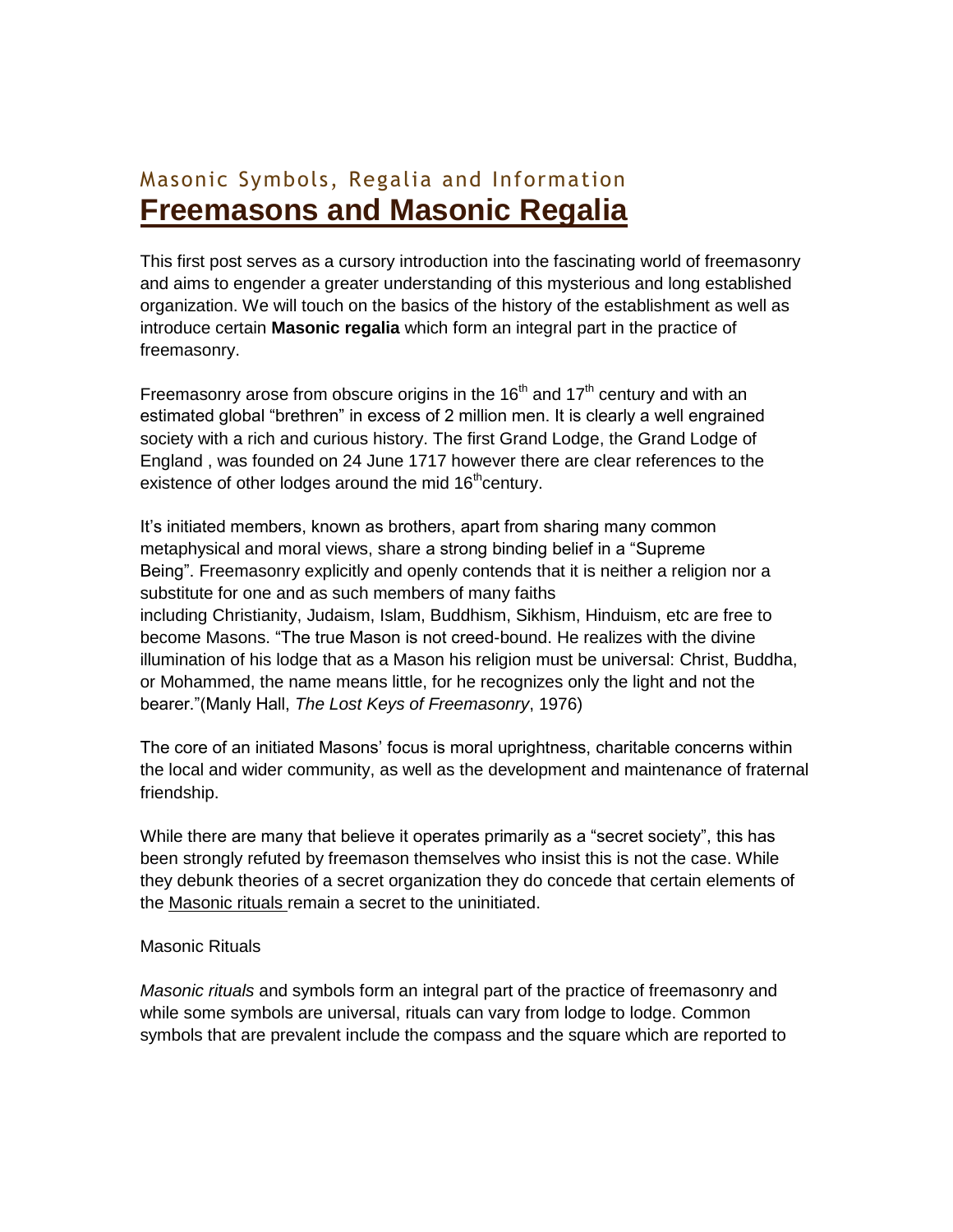represent morality (square) and spirituality (compass). It is also worth noting that the meaning of the symbols change depending of the level of initiation, that is to say the Masons are free to interpret them as they wish.

As the Mason passes through the degrees of the Lodge, he receives true light, and is considered elevated above those who have not had the mysteries of Freemasonry revealed to them.

Common regalia worn at meetings include the Masonic apron which also serves as an indication of the brethrens degree or level of initiation within the organization. Masonic jewels (in the form of rings), which bare the symbols of the compass and the square, are also commonly worn during the rituals.

There is clearly much to learn about this fascinating society known as the Freemasons and we look forward to delving much, much, deeper to extract that truth which is largely unknown to the uninitiated.

## **[Hidden in the Masonic Symbols](http://www.masonicregaliaportal.com/masonic-symbols/hidden-in-the-masonic-symbols)**

It is widely believed that secrets and hidden symbolism are at the very core of Freemasonry. Depending on which literature you treat as gospel on the subject you might come up with different answers as to the actual meaning behind the symbols seen in **Masonic Regalia** and *Masonic rituals*. Lets explore some of the common symbols and the meaning behind them.

The square and the compass, with the letter "G" are by far the most universally recognizable of the symbols. The square and the compass collectively is seen as a representation of order and direction which should be applied to the life of the Mason. It is also is used as a reminder to the Mason of his obligation to the ancient fraternity. The letter "G" represents Geometry which plays a large part in the art and practice in the "craft" of Stonemasons, who traveled through Europe building Cathedrals and Churches. The "G" is also reported to represent God, the divine creator of the Universe. This falls very much in line with the belief that every Mason adheres to, that of the "Supreme Being" – the Creator of all things.

Individually they bear their own meaning: